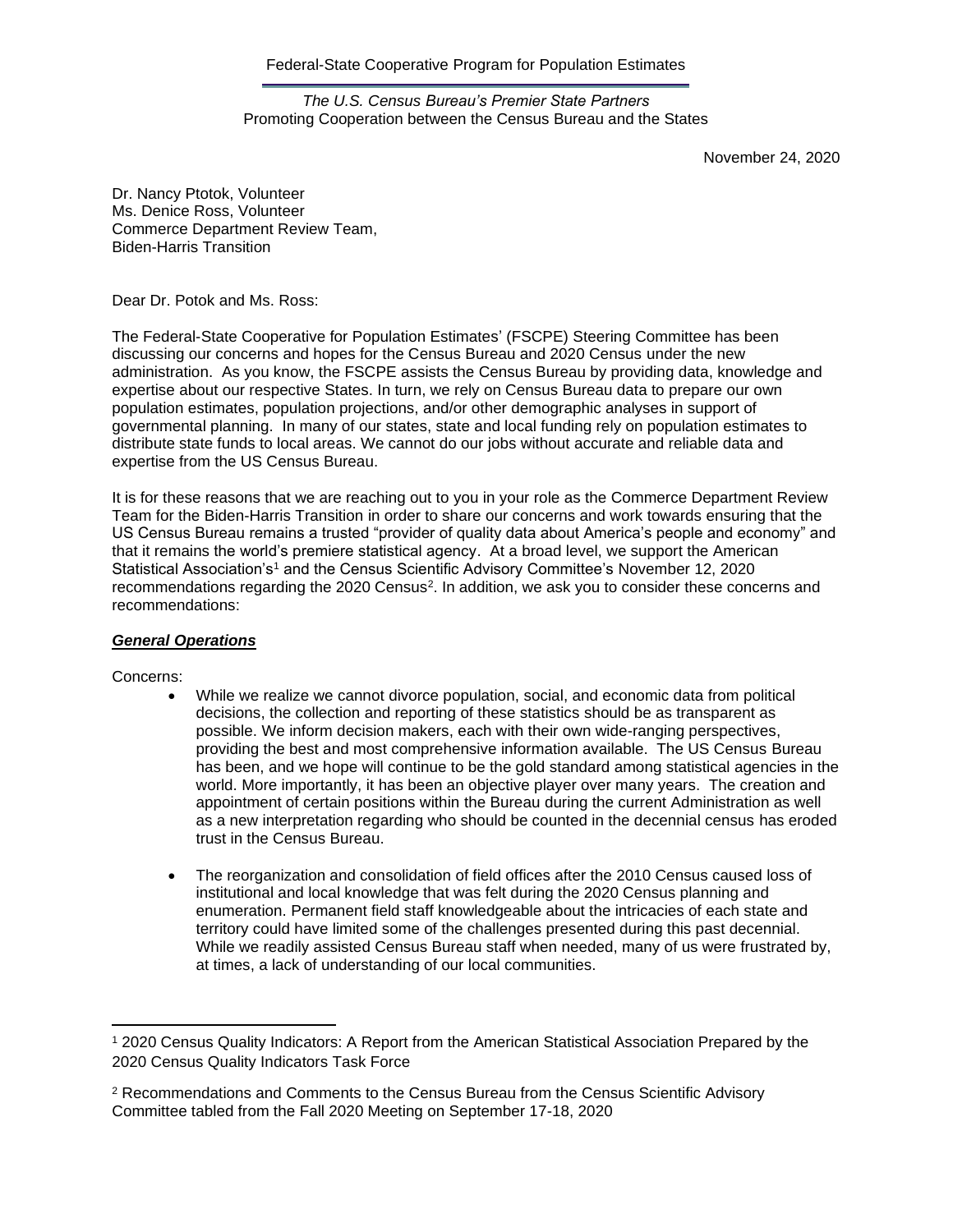### *The U.S. Census Bureau's Premier State Partners* Promoting Cooperation between the Census Bureau and the State

Recommendations:

- Appoint someone as the next US Census Bureau Director who has extensive knowledge and professional expertise in demography or closely related field and who has had the experience necessary to manage a large statistical agency.
- Eliminate the political positions recently created in the Bureau and limit political appointments to only those necessary to carry on the Administration's responsibility for the agency. Ensure that any political appointments have the necessary experience and support of the broader demographic and statistical professional community.
- As soon as possible, the Bureau should reiterate, through an official statement, its independent role as the United States' premier statistical agency.
- Review regional office configurations and staffing and allocate adequate resources for regional partnership specialists and regional offices and local field staff in order to ensure strong relationships with local data users. This would restore the successful program that was in place prior to the closing of regional offices. Spending resources in this area, along with other partnerships such as ours, will pay off in the long run by building trust – particularly in an era of significant privacy concerns and misinformation.

## *2020 Census*

Concerns:

- Many of us produce annual population estimates and/or population projections or rely on the estimates produced by the Population Estimates branch of the US Census Bureau. In addition, we utilize the American Community Survey and other survey estimates from the Bureau in order to provide analyses for our various stakeholders. These products rely on decennial census counts for benchmarks. Because of many unanticipated challenges that occurred during this decennial census, we are concerned about the accuracy and reliability of the 2020 Census.
- The US Census Bureau was hampered by inadequate funding throughout the previous decade. This cut short the necessary testing required to prepare for a decennial census.
- Thankfully, this decennial census allowed for internet self-response. However, many of the areas with lower response were those areas where access to the internet and broadband is limited. In addition, Non-Response Follow-Up was shortened from approximately 80 days to 56 days. This has led to an over-reliance on proxy interviews and administrative records. There is also an expectation that there will be significantly more imputation than has been used in the past.
- There were issues regarding the non-ID response process. There were many issues, the significant ones included mixed messages about who should use the process and when, necessary follow-up to verify responses, and how and when to use it to correct or add information for a household.
- We were involved in the pre-enumeration phase of the Count Review Operation and were able to improve the Census Bureau's residential and group quarters address lists. There were many gaps in the Group Quarters lists to which we were able to rectify, however, we anticipated being a part of a full Group Quarters Count Review at the end of enumeration, which did not happen.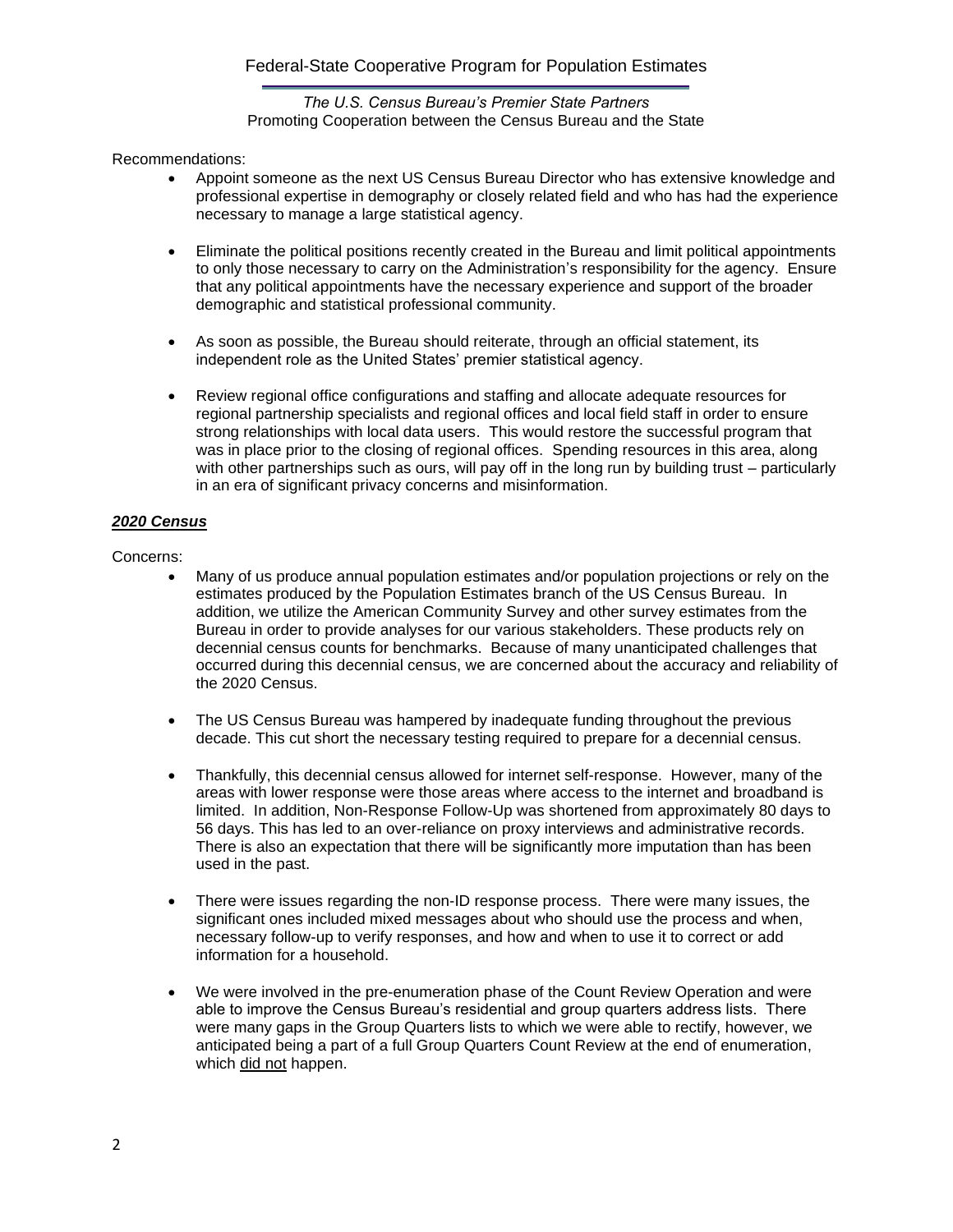*The U.S. Census Bureau's Premier State Partners* Promoting Cooperation between the Census Bureau and the State

- An important part of any statistical program is the review and evaluation of the data produced. Quality checks help to limit duplication, inconsistencies, and other errors. According to the current schedule, post-processing time has been condensed from 153 days to 92 – limiting many of these critical checks and potentially compromising the data.
- The impact of COVID on the enumeration of college students and the communities they come from and where they attend college is unknown. It is unclear how much the shortened field operations relied on proxy interviews and how that impacts the imputation of population counts and characteristics. We are particularly concerned about how COVID closures have likely affected off-campus and international student counts. A national Demographic Analysis and the Post-Enumeration Survey will not be sufficient to review the quality of the census in a detailed, timely, and localized manner.
- In response to a July 21, 2020 Executive Memorandum, the Census Bureau is putting time and effort in collecting and analyzing data with the purpose of publishing counts on noncitizens and undocumented residents. These planned publications also use a scarce resource, the privacy budget. This privacy budget is shared with other publications and accuracy is directly linked to the size of the privacy budget allocated to that product. There is a big risk in publishing these numbers as some data users might be looking to use this data in a way that was not intended and is beyond the limitations of these data.

### Recommendations:

- Work with Congress to ensure adequate funding for the 2030 Census throughout the entire decade-long cycle.
- Work with Congress and the States to delay the release of the re-districting files based upon the schedule outlined by the Secretary of Commerce in April<sup>3</sup>. Release the data on a flow basis according to the statutory needs of the various states.
- Per the ASA's recommendations, include state demographers in a group quarters count review event in order to evaluate the 2020 Census.
- Expand the Count Question Resolution program to include population as supported by administrative records as an eligible component for review and correction. Address data that were submitted for the Local Update of Census Addresses and for Count Review should be considered as eligible for restoration as well.
- Allow the U.S. Census Bureau's Population Division to disseminate, for evaluation purposes, the county and city population estimates for 2020.
- Consider collecting time stamped or certified information for college students for both dormitories and off-campus housing. While the Bureau collected student administrative data for off-campus college populations, with little notice and over a period of 60 days from June 16 through August 14, additional contacts can still be made to non-responding colleges, this time with more clarity on how FERPA allows for the collection of these data. Further, administrative data from colleges should not only be used to substitute for a non-responding address, but also to build the full roster of household members who were expected to be staying at the address as of April 1, 2020 if not for COVID evacuations.

<sup>&</sup>lt;sup>3</sup> U.S. Department of Commerce Secretary Wilbur Ross and U.S. Census Bureau Director Steven Dillingham Statement on 2020 Census Operational Adjustments Due to COVID-19 https://www.census.gov/newsroom/pressreleases/2020/statement-covid-19-2020.html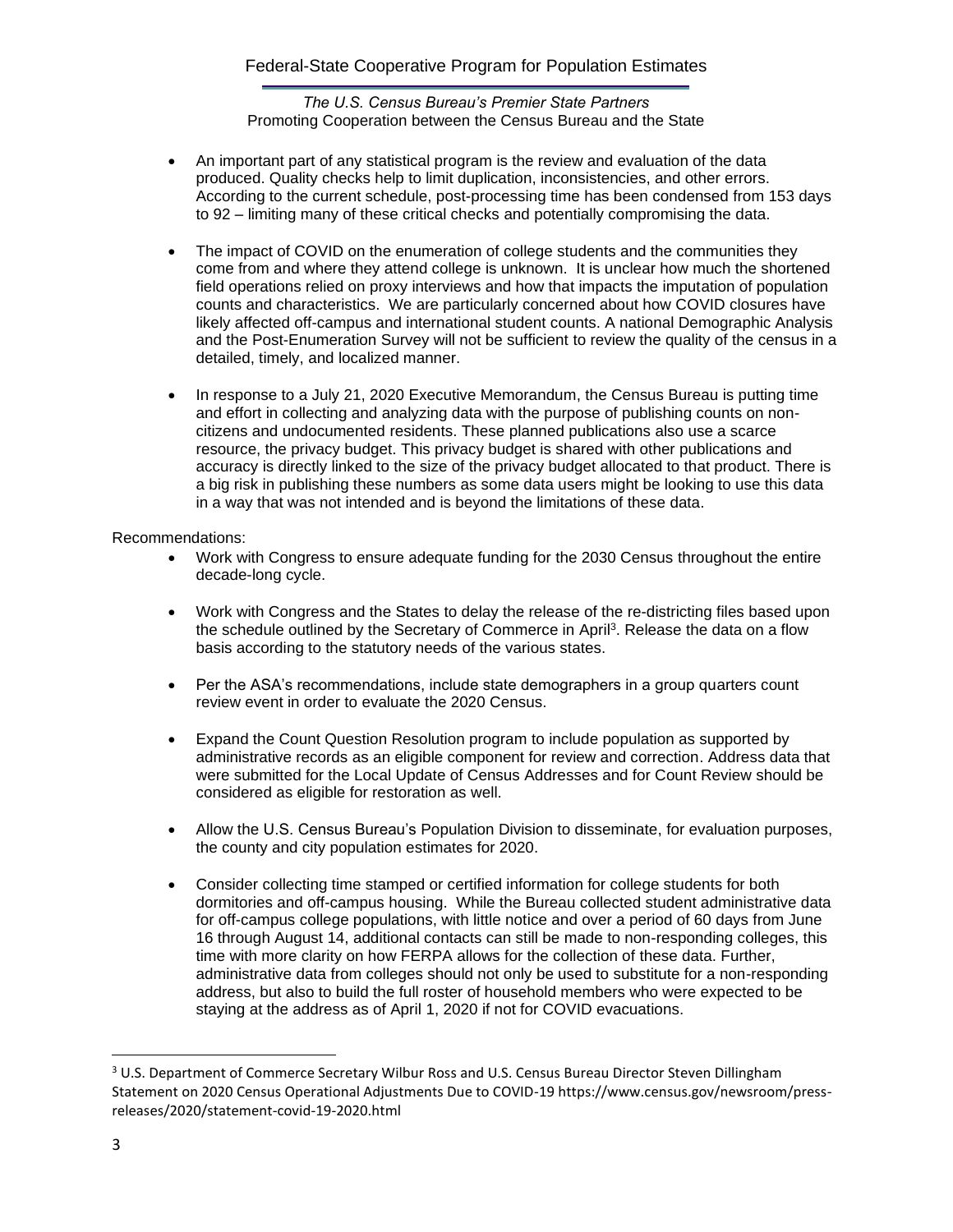*The U.S. Census Bureau's Premier State Partners* Promoting Cooperation between the Census Bureau and the State

- The Bureau should work with college data to better assess the impact on international student enumeration.
- Stop the Census Bureau from putting time and effort in producing counts of non-citizens and undocumented residents.

### *Differential Privacy*

Concerns:

- We understand and support the US Census Bureau's longstanding commitment to providing statistical information while maintaining confidentiality as outlined in Title 13. We also understand the challenges presented by the proliferation of information and technology and support the Bureau's efforts to plan for the future. However, we question the interpretation regarding how confidentiality should be protected and are concerned that the Census Bureau has not yet developed a product that demonstrates that Differential Privacy (DP) is "fit-foruse."
- We are concerned about the overall transparency of the process as well as how well it is tied to actual use of the data. The leadership of the Differential Privacy effort may not have a full understanding of the ways that Census data are used by the FSCPE or the larger array of stakeholders. This includes geographic concepts, the need for household-to-person characteristics correspondence, the use of small-area, detailed census data for public health analysis, and decennial data as a "gold standard" base for future estimates and projections, among other uses. The leadership of the differential privacy group would be wise to review the available literature on how census data are used at the local level and how it is used to understand the social and economic world. This literature is voluminous and would be a good starting point. It is surprising the leadership has not appeared to engage this available literature in any meaningful way.
- It is unclear how much noise will be in the data and how that will impact its fitness for use. The infusion of noise will impact the fair evaluation of a census that is already perceived to be compromised. When issues arise, it will be near to impossible for anyone outside the Bureau to know if the problem is a result of a data collection issue or noise infusion.
- There has been a consistent dismissal of concerns regarding the use of Differential Privacy, whether they are brought up by data users in the public sphere or critics from the academic community. We have been directed to the literature on differential privacy and those reviews have not been wholly convincing on it being the best tool for safeguarding confidentiality while producing the summary statistics that decision makers need. For example: Bambauer et al., "Fool's Gold: An Illustrated Critique of Differential Privacy"; Brummet, "Effects of Differential Privacy Techniques: Considerations for End Users"; Domingo-Ferrer et al, "The Limits of Differential Privacy (and its Misuse in Data Release and Machine Learning)"; Farokhi, "Noiseless Privacy"; and Jason, The Mitre Group, *Formal Privacy Methods for the 2020 Census*).

Recommendations:

• We support the Census Scientific Advisory Committee's recommendation on the 2020 Census on Differential Privacy as a starting point for Differential Privacy. It is unclear how well thought out the implementation of differential privacy into the Bureau's overall operations has been. We believe that confidentiality and data accuracy can be better served by looking at a broader range of tools. Differential privacy is meant to counter the threat of database reconstruction by motivated actors. We doubt that was envisioned when Title 13 was drafted nor in any court interpretations since. The consequence of differential privacy is that